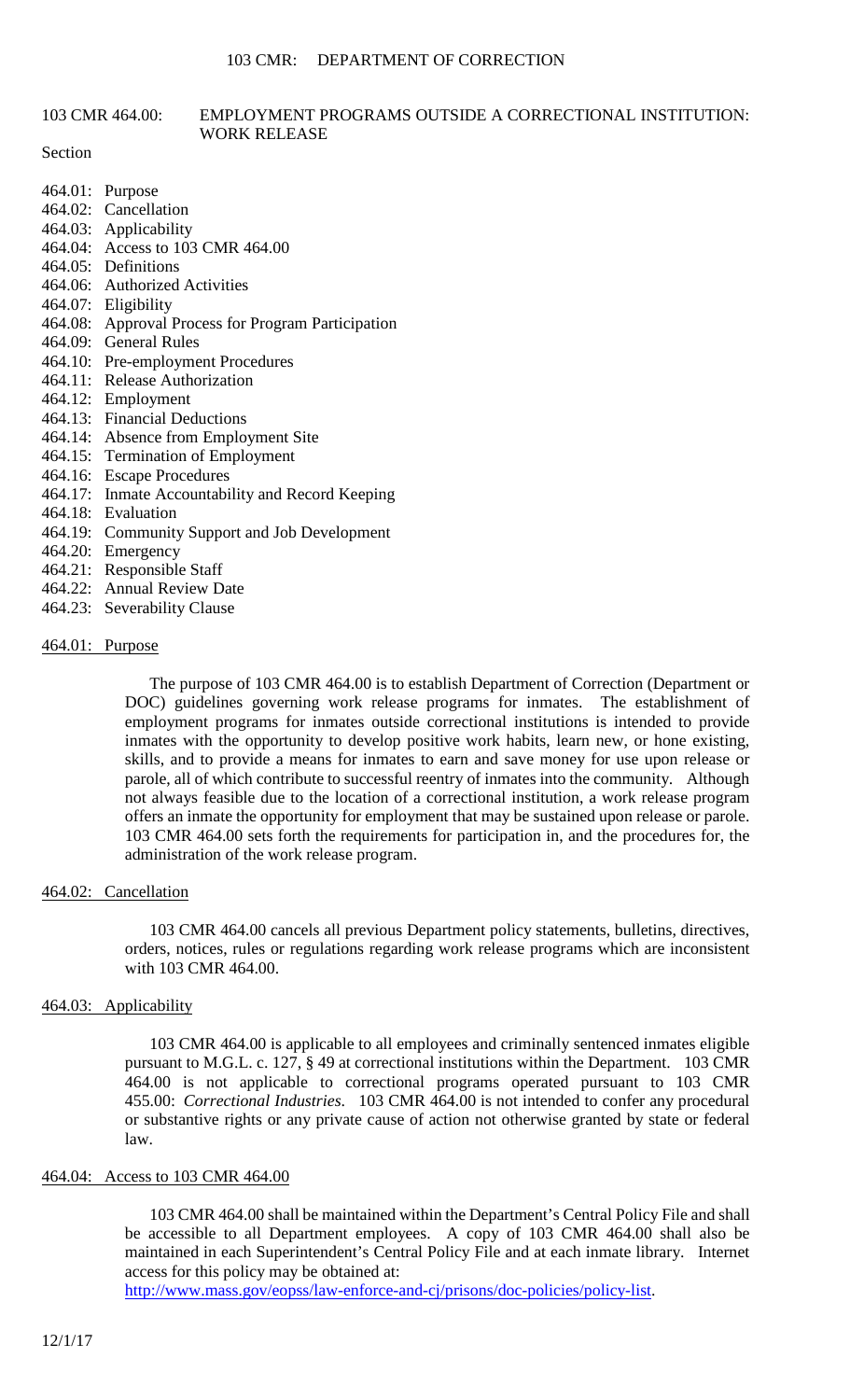### 103 CMR: DEPARTMENT OF CORRECTION

### 464.05: Definitions

Classification Board. A committee of three DOC employees which make recommendations concerning an inmate's custody level and program participation.

Commissioner. The chief executive officer of the Department.

Department. Department of Correction.

Deputy Commissioner of Clinical Services and Reentry. A Department Deputy Commissioner whose duties include, but are not limited to, the management of the Classification Division, Inmate Education and Training Division, Reentry and Program Services Division, and the Health Services Division.

Earned Income. Income derived from a source of employment including wages, salary, and commissions, consistent with the Internal Revenue Service codes.

Employer. Any employer, either public or private, other than the Department.

Employment Services Coordinator. The staff person, appointed by the Superintendent of a facility/institution, responsible for the operation of the work release program.

Facility/Institution. A state correctional institution, or a county correctional facility.

Inmate. For the purposes of 103 CMR 464.00, any person serving a sentence under the law or otherwise in the legal custody of the Department.

Inmate Management Systems (IMS). The Department's automated information system that provides processing, storage and retrieval of inmate-related information needed by Department personnel and other authorized users within the criminal justice system.

Superintendent. The chief administrative officer of a state correctional institution.

Work Release. The release of an inmate into the community for the purpose of participating in a work release program.

Work Release Program. Any program, established pursuant to M.G.L. c. 127, § 49, which is designed to provide inmates with an opportunity to earn compensation, to render services on a volunteer basis, or to attend interviews or counseling sessions designed to secure or continue employment opportunities.

# 464.06: Authorized Activities

Work Release activities include employment, job interviews, transportation to and from the place of employment or job interview, and any other outside employment activities including volunteer work, approved by the Superintendent.

# 464.07: Eligibility

To be eligible for participation in work release programs, an inmate must be within 18 months of parole eligibility, have completed any mandatory portion of his or her sentence, have attained pre-release status, and be otherwise eligible under M.G.L. c. 127, § 49 and other applicable laws.

## 464.08: Approval Process for Program Participation

(1) The review of an eligible inmate for work release shall be conducted in accordance with 103 CMR 420.00: *Classification*, and shall be approved by the Superintendent or designee.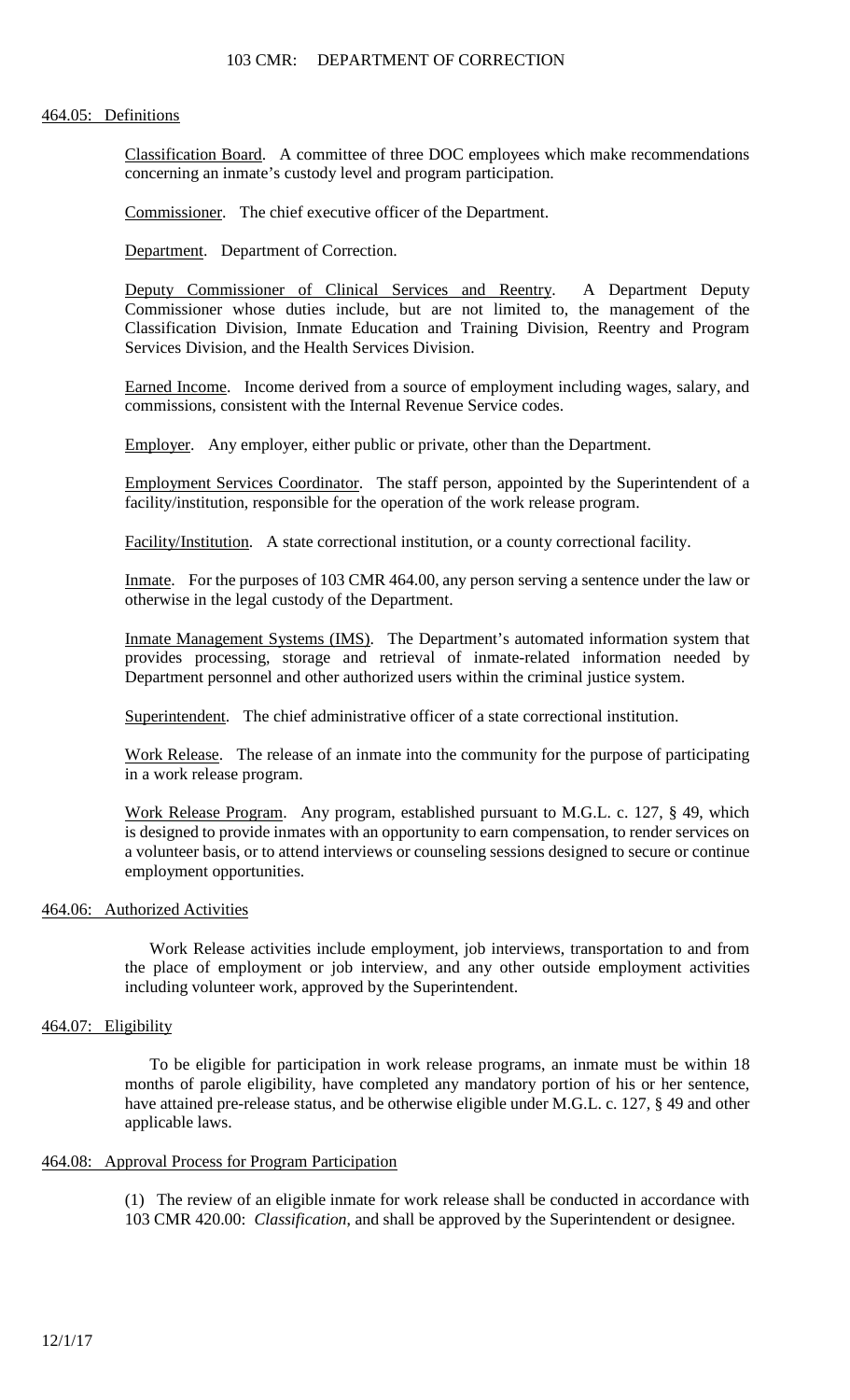#### 464.08: continued

(2) Any inmate may appeal a work release decision in accordance with 103 CMR 420.00: *Classification*.

(3) Within 14 days of transfer to pre-release status, staff shall recommend to the Superintendent or designee, *via* the classification process, whether an inmate is suitable for work release.

# 464.09: General Rules

(1) An inmate participating in a work release program remains in the Department's custody and is subject to the Department's rules and regulations, as well as those of the facility/institution where he or she is incarcerated, during the period of his or her participation in the program.

(2) Inmates participating in work release programs may be incarcerated in state correctional institutions, county correctional facilities, or community contract beds, subject to approval by the Commissioner.

(3) No inmate shall be assigned to employment in the performance of a federal contract unless the following terms and conditions of United States Executive Order #11755, December 29, 1973, as amended by United States Executive Order #12608, September 9, 1987, and United States Executive Order #12943, December 13, 1994 are met:

(a) The inmate is paid or is in an approved work training program on a voluntary basis;

(b) Representatives of the involved local union central bodies or similar involved labor union organizations have been consulted;

(c) Such paid employment shall not result in the displacement of employed workers, or be applied in skills, crafts or trades of which there is a surplus of available gainful labor in the locality, or impair existing contracts for services; and

(d) The rates of pay and other conditions of employment shall not be less than those paid or provided for work of a similar nature in the locality in which the work is being performed.

(e) The United States Attorney General has certified that the work release laws and/or regulations of the Commonwealth are in conformity of the aforementioned United States Executive Orders.

(4) Prior to hiring, each inmate shall inform his or her employer or prospective employer that he or she is in a work release program of the Department.

(5) An inmate may not be hired or assigned at a work place where there exists any strike or work stoppage arising from a labor dispute of any kind.

(6) The rates of pay and other conditions of employment for an inmate participating in work release programs shall be the same as those paid or required in the locality in which the work is performed, provided that no inmate employed by an agency of the Commonwealth shall be subject to M.G.L. c. 30, §§ 9A and 9B or c. 31.

(7) The Superintendent or designee shall approve Community Release Permits *via* the designated IMS screens prior to any work related release.

# 464.10: Pre-employment Procedures

(1) Prior to approving an inmate for employment at a particular site, the Superintendent or designee shall confirm that:

- (a) A job has actually been offered;
- (b) The employer is a legitimate organization;
- (c) The work site does not present a threat to public safety or the inmate; and
- (d) The inmate is suitable for the job;

(e) The Employment Services Coordinator or his or her designee has conducted an in-person interview of the prospective employer, except that phone interviews will be permitted when employers previously have been part of the work release program. The interview shall include, but not be limited to, reviewing the conditions of the inmate's employment, providing an orientation for the prospective employer of the work release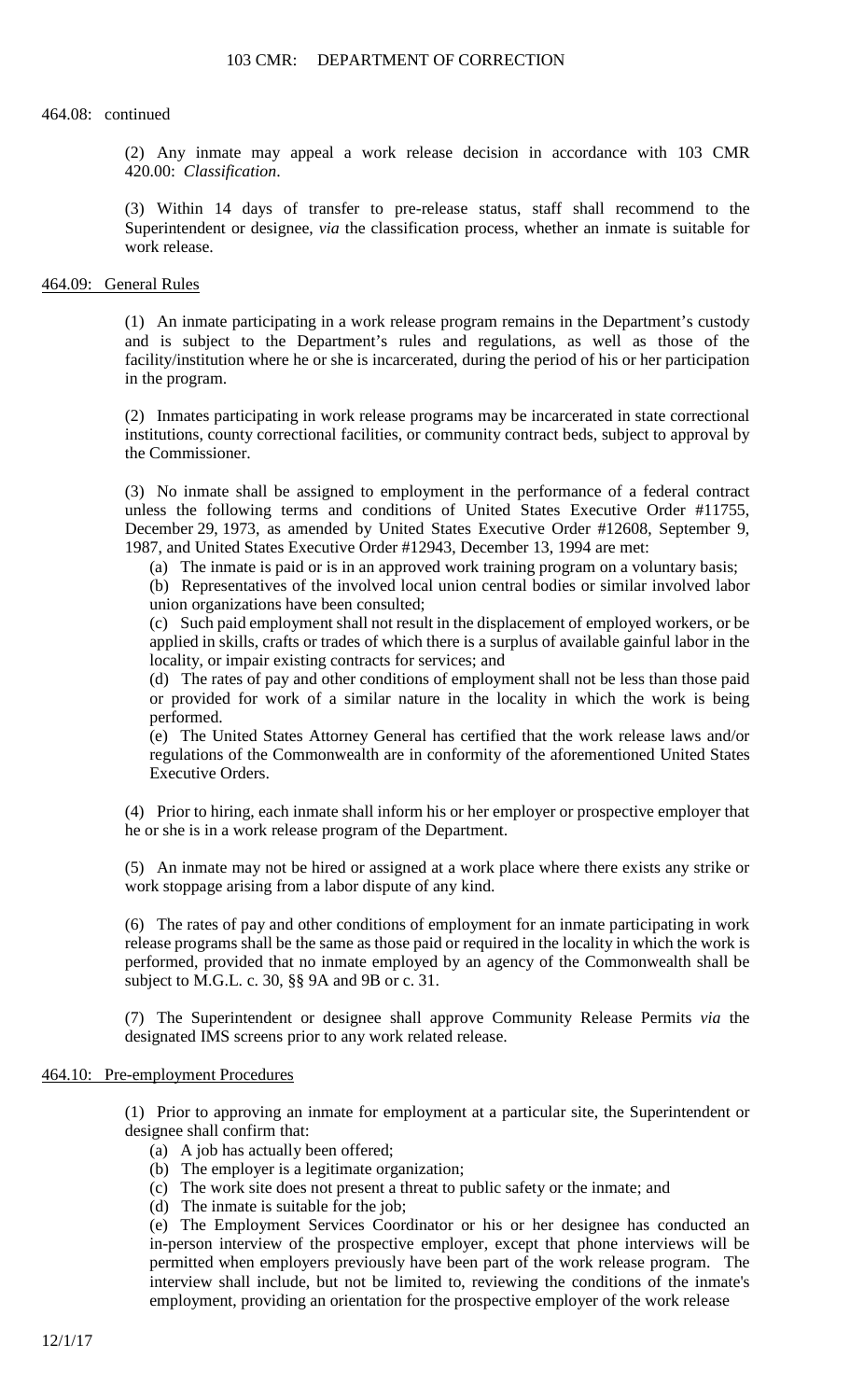#### 464.10: continued

program and its procedures and regulations (the orientation shall be documented and maintained by the institution);

(f) The prospective employer has satisfactorily completed and signed an Employment Agreement Form. The signed form shall be maintained in the inmate's six-part folder after all necessary information has been entered in the designated IMS screens;

(g) The local police, in the community where the inmate will be employed, have received notification that the inmate will be so employed. Police notifications shall be documented in the designated IMS screens and a copy of the notification maintained in the inmate's six part folder.

(2) An inmate, approved for participation in a work release program, shall receive an orientation to the rules and regulations concerning community release, and shall signify his or her understanding by signing a Community Release Agreement. An entry into the designated IMS screens shall be made and the Community Release Agreement filed in the inmate's six-part folder.

(3) An inmate approved for participation in a work release program shall meet with the Employment Services Coordinator or designee who shall:

(a) Review the inmate's employment background;

(b) Assist the inmate in developing an individual employment program based on the inmate's goals and needs;

(c) Verify employment history when appropriate;

(d) Refer the inmate to diagnostic services and other education and training programs as indicated;

(e) Establish and verify appointments for interviews, applications, and other activities required for obtaining employment. Verification of appointments shall be documented in designated IMS screens.

(4) Pursuant to M.G.L. c. 152, § 74, the Worker's Compensation statute does not apply to "inmates of institutions performing labor under sections forty-eight to seventy-seven, inclusive of chapter one hundred and twenty-seven".

(5) Inmates taking part in the Department's work-release program are not eligible to collect unemployment benefits under M.G.L. c. 151A, regardless of the reason for the termination from the program.

464.11: Release Authorization

(1) The Superintendent or a designee may authorize an eligible inmate for release by signing his or her approval on the Community Release/Permit.

(2) The Superintendent or a designee shall ensure that a review is made of the inmate's suitability for the specific program(s) specified on the release permit. In reviewing the inmate's suitability, the Superintendent or designee shall take into consideration:

- (a) The program's location;
- (b) Transportation costs and the inmate's ability to pay the same;
- (c) Level of accountability;
- (d) The number of hours the program requires the inmate to spend in the community;

(e) The specific conditions set by the Employment Services Coordinator or designee (*e.g*., check-ins, call-ins and staff field visits). Once the Superintendent or designee is satisfied as to the inmate's suitability, he or she shall sign the work release permit.

(3) Each inmate participating in a work release program shall read or have read to him or her the Community Release Permit, and sign the same. The inmate shall carry a copy of his or her permit at all times while participating in the Work Release Program. The permit shall contain, at a minimum, the following information:

(a) The employment site's address, telephone number and name of contact person(s);

(b) The inmate's daily departure and return times to and from the correctional facility;

(c) The estimated time of arrival at the employment site and the expected time of departure;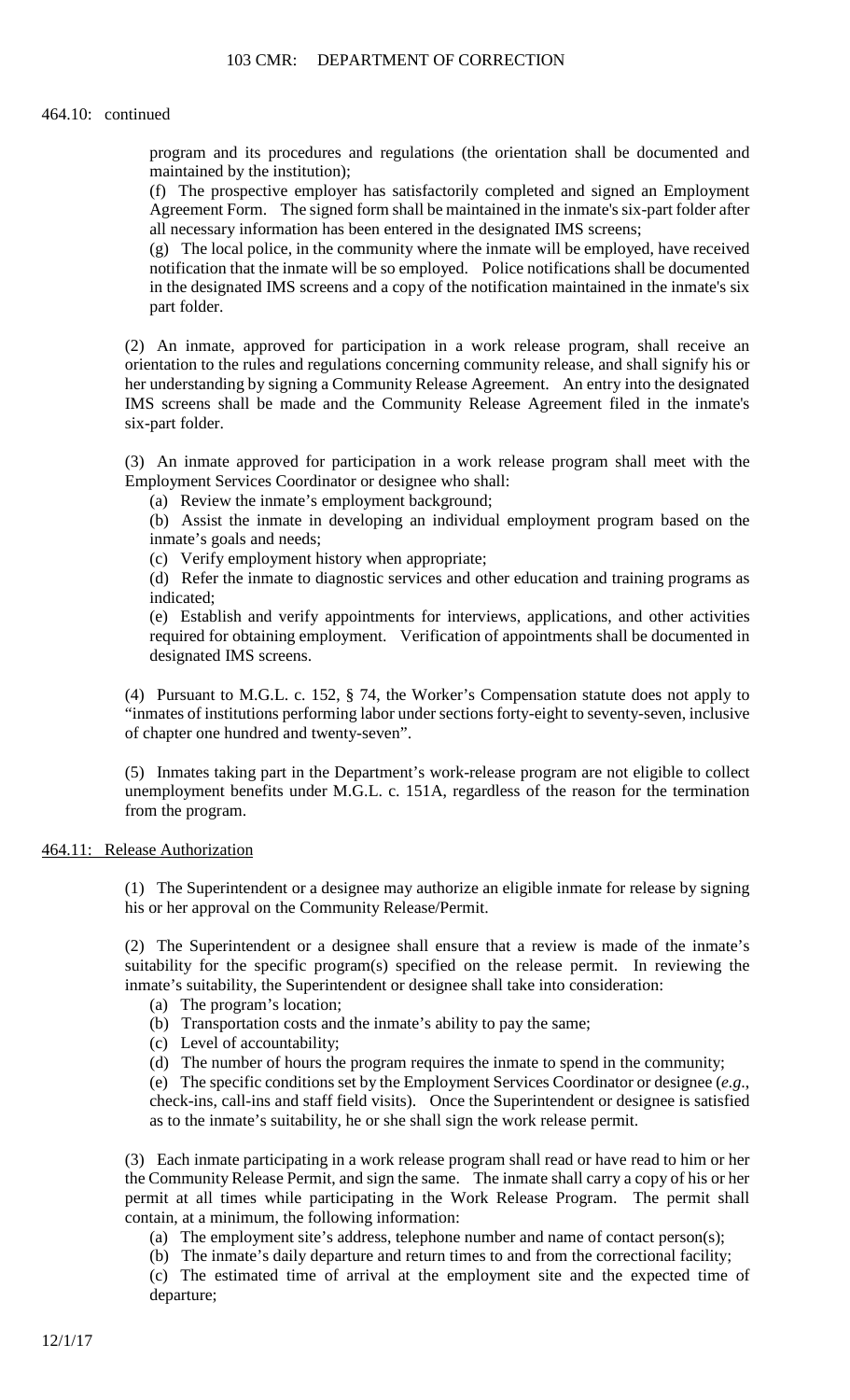# 464.11: continued

(d) The inmate's current schedule of work hours indicating the inmate's whereabouts at all times;

(e) The inmate's transportation arrangements;

(f) The name, address and telephone number of the correctional facility where the inmate is housed;

(g) Any conditions of employment as authorized/stipulated by the Employment Services Coordinator or his or her designee.

(3) The Superintendent or a designee shall ensure that the work site, specific times of employment and the name(s) of any contact person(s) are verified and shall document such verification in the Employer Agreement Information/Verification Date.

# 464.12: Employment

(1) Inmates participating in a work release program shall immediately report all changes in the conditions of their employment to the Employment Services Coordinator or his or her designee. Changes to be reported include, but are not limited to, the following:

- (a) Rate of pay;
- (b) Supervisor;
- (c) Days off;
- (d) Work schedule;
- (e) Vacations;
- (f) Holidays;
- (g) Personal days;
- (h) Telephone numbers;

(i) Financial deductions (*See* 103 CMR 405.08: *Mandatory Work Release Deductions* and 405.09: *Voluntary Work Release Deductions*);

(j) Any work-related injuries.

(2) An inmate must have prior approval from the appropriate facility/institution staff in order to perform overtime work or otherwise extend his or her release time. Prior to approving the extension, facility/institution staff shall verify with the work site contact person whether overtime is available. Changes and approvals shall be documented in IMS by the Employment Services Coordinator or designee.

(3) In the event of an accident on the job, the inmate or his or her work supervisor shall notify the appropriate facility/institution staff of the extent of injury and action taken. Should the inmate require hospital treatment, staff shall notify the appropriate health services unit or health services duty officer of all pertinent information regarding the accident. If hospitalization is required, the facility staff shall follow the procedures detailed in 103 DOC 604: *Outside Hospital Relations*.

- (4) Inmates shall not be allowed to work as follows:
	- (a) At commission based sales/wages;
	- (b) In caretaking/counseling positions with children;
	- (c) At businesses owned or operated by family members of the inmate;
	- (d) Inmates shall not be self-employed.

# 464.13: Financial Deductions

The procedures for processing the work release monies of inmates participating in a work release program in a state correctional facility/institution shall be as follows:

(a) The employer shall, in accordance with the Employment Agreement Form mail or deliver the inmate's pay and statement of earnings to the facility/institution Treasurer.

(b) The employer shall deduct applicable federal, state, and local taxes, and any court ordered wage garnishments. The employer shall indicate these deductions on the check or check stub.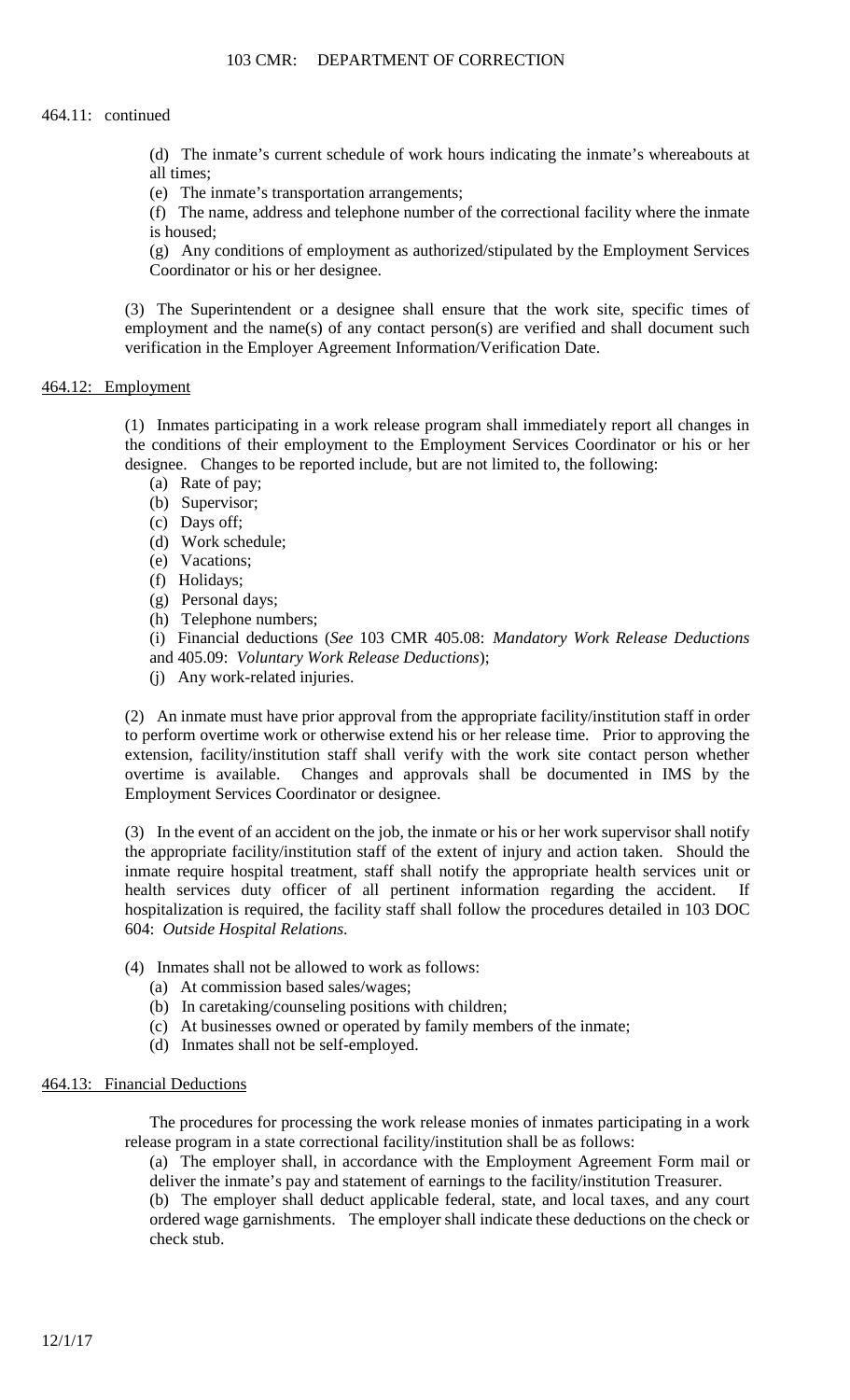# 464.13: continued

(c) An inmate shall not take cash advances or loans from his or her wages for a payroll savings plan, bonds, or any other deductions unless such deductions are directly related to his or her work, such as uniforms, or union dues, and approved in advance by the Superintendent.

(d) The Treasurer shall make deductions from the inmate's paycheck in accordance with 103 CMR 405.08: *Mandatory Work Release Deductions* and 405.09: *Voluntary Work Release Deductions.*

(e) Each facility/institution shall encourage inmate savings to assist in successful reentry upon release in accordance with 103 CMR 405.00: *Inmate Funds*.

(7) A record of all transactions shall be maintained in accordance with 103 CMR 405.00: *Inmate Funds*.

# 464.14: Absence from Employment Site

- (1) Inmates who do not report to work as a result of illness shall:
	- (a) Notify the designated staff of the facility/institution prior to the departure time of his or her work release permit;

(b) Notify his or her employer in accordance with the employment procedures at the work site; and,

- (c) Adhere to any facility/institution rules and regulations regarding such absences;
- (2) Inmates who, for reasons other than illness, do not report to work as scheduled, shall: (a) Notify the designated staff at the facility/institution prior to the departure time of his or her work release permit;
	- (b) Have a legitimate reason (a visit is not considered a legitimate reason);
	- (c) Have the approval of the designated facility/institution staff;
	- (d) Notify his or her employer prior to the start of his or her scheduled work shift; and
	- (e) Adhere to any facility/institution rules and regulations regarding such absences.

### 464.15: Termination of Employment

Any inmate who is considering resigning from his or her job shall first:

(1) Discuss the situation with the Employment Services Coordinator or his or her designee.

(2) Provide reasonable notice to his or her employer of his or her intent to leave (one or two weeks as required by employer).

# 464.16: Escape Procedures

(1) An inmate shall be declared an escapee if:

(a) He or she leaves his or her place of employment without authorization by facility/institution staff, and does not return to his or her place of employment or to the facility/institution within two hours.

(b) He or she does not arrive at the location specified on his or her Community Release Permit by the scheduled time, and does not arrive there or return to the facility/institution within two hours.

(c) He or she does not return to the facility/institution within two hours after having been ordered to do so.

(d) He or she fails to return to the facility/institution within two hours of his or her scheduled return time.

(2) Notwithstanding 103 CMR 464.16(1)(a) through (d), an inmate may be declared an escapee at any time if, in the opinion of the Superintendent or designee, there is enough evidence to reasonably assume that the inmate has escaped.

(3) In the event that an inmate is declared an escapee under 103 CMR 464.16, the escape procedures outlined in 103 DOC 550: *Escape Procedures*, shall be followed. Such procedures shall include notification of the inmate's employer.